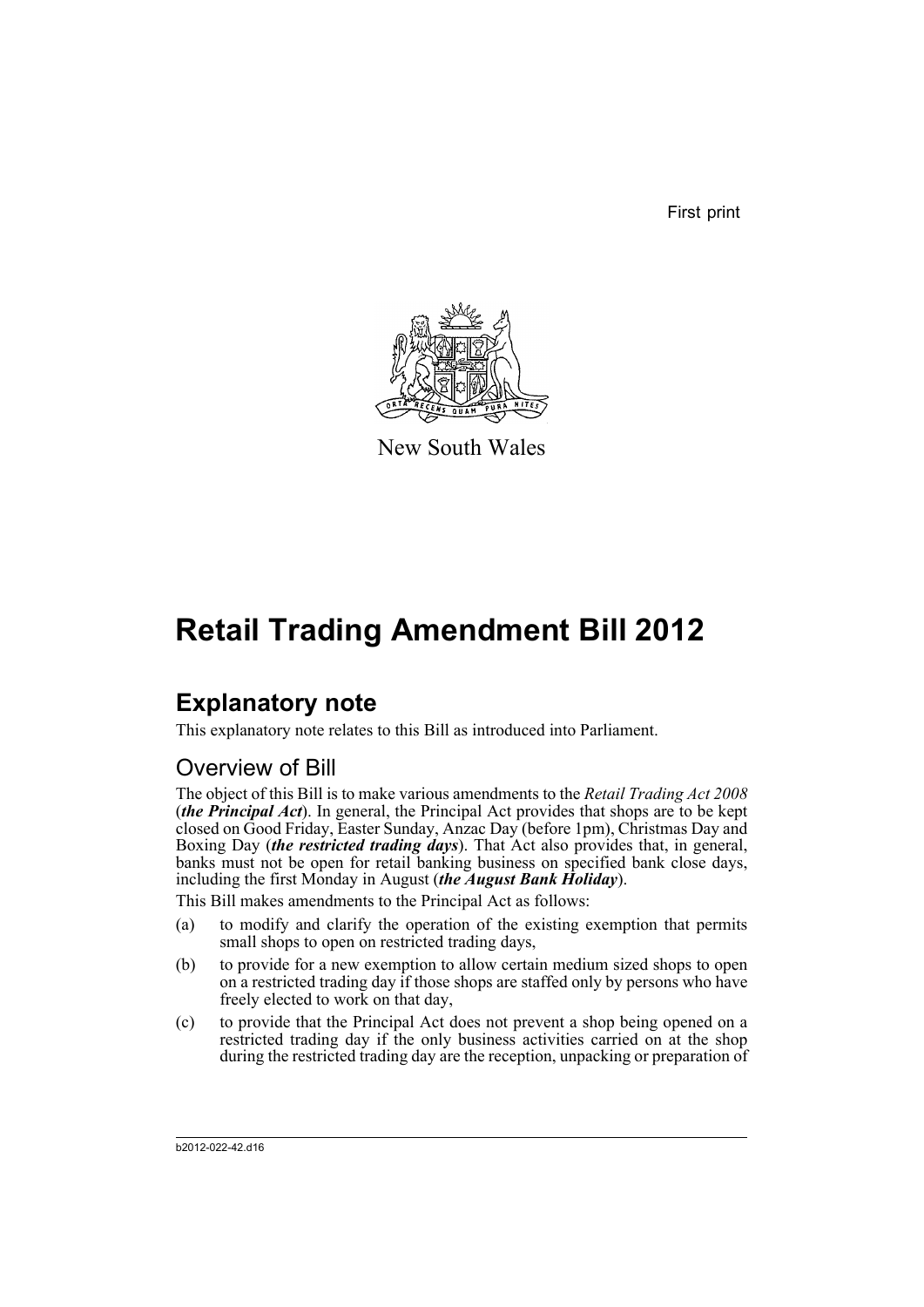Explanatory note

goods for sale at the shop after the conclusion of a restricted trading day and the shop is staffed only by persons who have freely elected to work on that day,

- (d) to provide for a new exemption to allow a shop to open on Boxing Day if the shop is staffed only by persons who have freely elected to work on that day,
- (e) to enable the Director-General of the Department of Finance and Services (*the Director-General*) to grant exemptions to shops in certain tourist areas to allow those shops to open on restricted trading days,
- (f) to provide that a bank may open for retail business on the August Bank Holiday if the bank is staffed only by persons who have freely elected to work on that day,
- (g) to make other amendments of a consequential or savings and transitional nature.

### Outline of provisions

**Clause 1** sets out the name (also called the short title) of the proposed Act.

**Clause 2** provides for the commencement of the proposed Act on the date of assent to the proposed Act, other than Schedule 1 [1], [7]–[18] and [20] to the proposed Act which are to commence on 1 July 2013.

### **Schedule 1 Amendment of Retail Trading Act 2008 No 49**

#### **Amendments consolidating provisions relating to meaning of "freely elected to work" to single location**

**Schedule 1 [2], [4], [19]** and **[22]** consolidate into one location current provisions of the Principal Act relating to the meaning of "freely elected to work". **Proposed section 3A** provides that a person, for the purposes of that Act:

- (a) has not freely elected to work at a shop or a bank on a day if the person has been coerced, harassed, threatened or intimidated to work on that day by or on behalf of the occupier of the shop or the bank, and
- (b) is not taken to have freely elected to work on a day merely because the person is rostered, or required by the terms of an industrial instrument, to work on that day.

#### **Amendments relating to general exemptions**

**Schedule 1 [5]** substitutes section 8 and also inserts proposed sections 8A and 8B into the Principal Act to give effect to the objectives set out in paragraphs  $(a)$ –(d) of the Overview.

Currently section 8 (Small shops exemption) of the Principal Act provides that shops with 4 or less employees (not including the occupier or occupiers of the shop or, if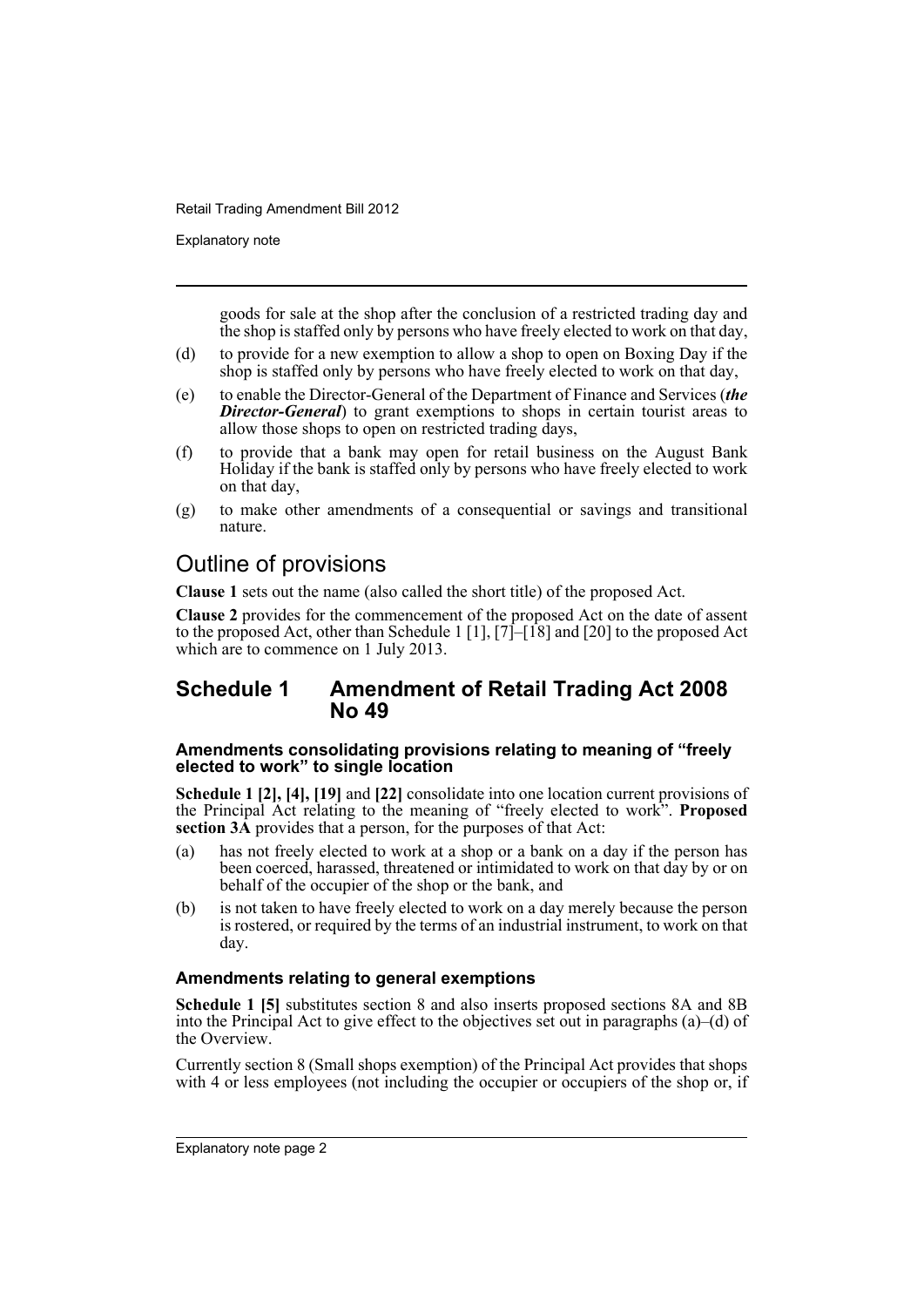Explanatory note

the occupier of the shop is a corporation, not including more than 2 natural persons who are shareholders of the corporation) are not required to be kept closed on restricted trading days.

Instead **proposed section 8 (1)** provides that a shop is exempted from the requirement under the Principal Act to be kept closed on a restricted trading day if:

- (a) the number of persons employed and working in a business carried on in the shop on that day (whether for the full day or a part of the day) is less than 5, and
- (b) at any time within the period of 7 days before that day, the number of persons employed by the occupier of the shop and working in any business carried on in shops of any kind in the State is less than 5. This number is to be calculated by dividing the total number of the hours worked by all persons employed and working in the business carried on in those shops during the relevant period by 38 (also known as the number of full time equivalent positions).

**Proposed section 8 (2)** provides for a new exemption for medium sized shops. Under the new provision a shop is exempted from the requirement under the Principal Act to be kept closed on a restricted trading day if:

- (a) the number of persons employed and working in a business carried on in the shop on that day (whether for the full day or a part of the day) does not exceed 20, and
- (b) at any time within the period of 7 days before that day, the number of persons employed by the occupier of the shop and working in any business carried on in shops of any kind in the State does not exceed 100.

This exemption for medium sized shops is subject to the condition that, on the restricted trading day, the exempted shop is staffed only by persons who have freely elected to work on that day.

**Proposed section 8A** provides for a new exemption to enable a shop to open on a restricted trading day if the only business activities carried on at the shop during the restricted trading day are the reception, unpacking or preparation of goods for sale at the shop after the conclusion of a restricted trading day. This exemption is subject to the condition that, on the restricted trading day, the shop is staffed only by persons who have freely elected to work on that day.

**Proposed section 8B** provides for a new exemption from the requirement to keep a shop closed on Boxing Day if the exempted shop is staffed only by persons who have freely elected to work on that day. **Schedule 1**  $\vec{3}$  omits section 4  $\vec{3}$  of the Principal Act that provides for a Boxing Day exemption for shops located in a prescribed Sydney Trading Precinct.

**Schedule 1 [6]** provides that it is an offence carrying a maximum penalty of 50 penalty units (currently \$5,500) for an occupier of a shop to fail to comply with a condition of an exemption imposed under Division 1 of Part 3 of the Principal Act (General exemptions).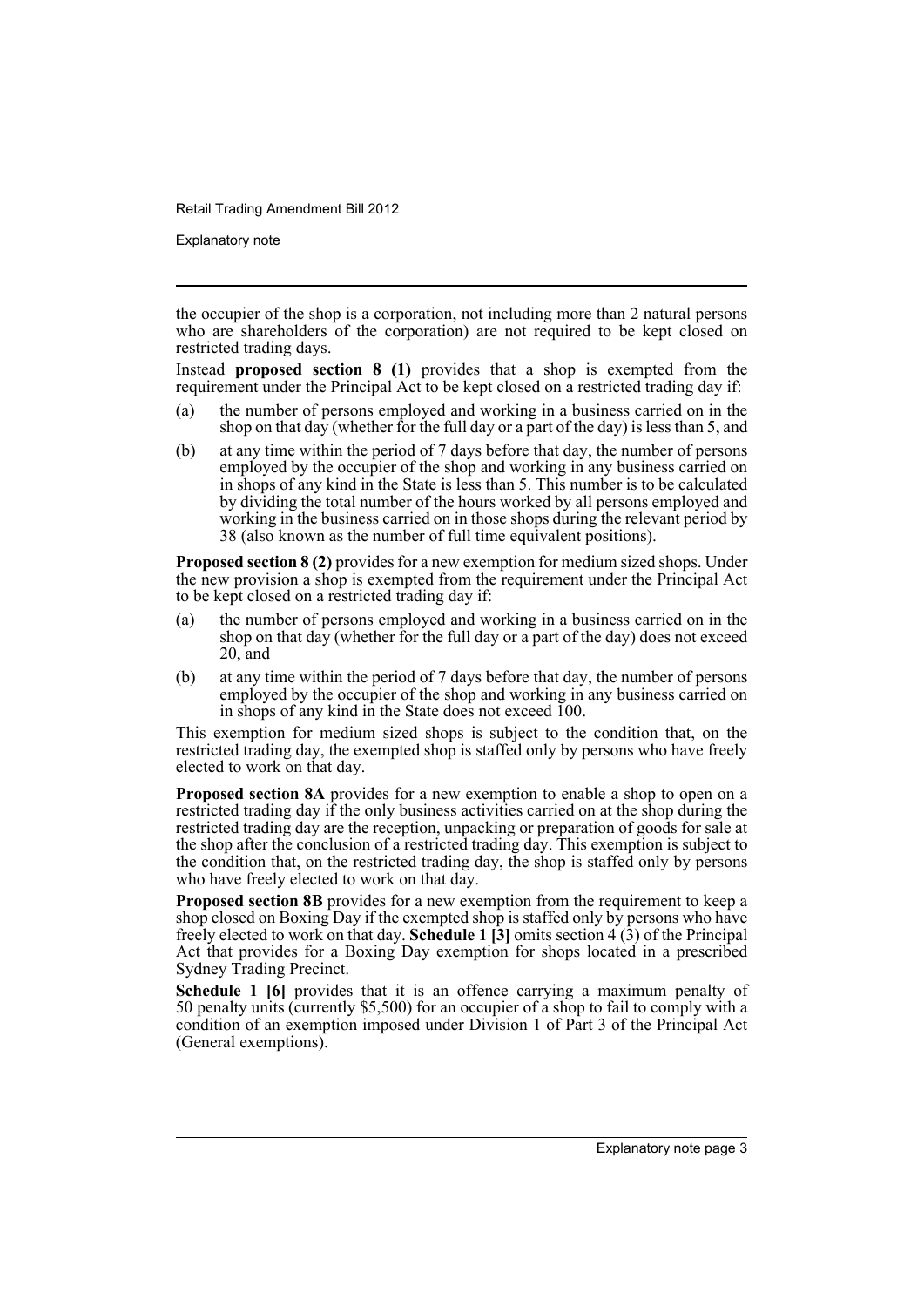Explanatory note

#### **Amendments relating to tourist trading precinct exemptions**

**Schedule 1 [10]** inserts proposed section 10A into the Principal Act to give effect to the objective set out in paragraph (e) of the Overview.

**Proposed section 10A** enables the Director-General, on application by a local council, to grant an exemption to allow shops in a specified location to open on restricted trading days (*a tourist trading precinct exemption*). The Director-General must not grant a tourist trading precinct exemption unless he or she is satisfied that the location that is to be the subject of the exemption is, or is within, a tourist area (that is, an area that during a period or periods of the year has a tourist population that is greater than its normal resident population). Section 13 of the Principal Act (as amended by **Schedule 1 [19]**) will provide that a shop that is opened on a restricted trading day under such an exemption is staffed only by persons who have freely elected to work on that day.

**Schedule 1 [1], [7]–[9], [11]–[18]** and **[20]** make consequential amendments.

#### **Amendments relating to August Bank Holiday**

**Schedule 1 [21]** provides that a bank may open for retail banking business on the August Bank Holiday if the bank is staffed only by persons who have freely elected to work on that day.

#### **Savings or transitional amendments**

**Schedule 1 [23]** provides for the making of regulations containing provisions of a savings or transitional nature consequent on the enactment of the Principal Act or any Act that amends the Principal Act.

**Schedule 1 [24]** provides that certain exemptions granted under section 89B of the *Shops and Industries Act 1962* (being exemptions for certain holiday resort areas) that were saved on the commencement of the Principal Act (formerly the *Shop Trading Act 2008*) cease to have effect on 30 June 2013. This will coincide with the commencement of the amendments relating to the proposed tourist trading precinct exemptions referred to above—see clause  $\tilde{2}$  (2) of the proposed Act providing that those amendments are to commence on 1 July 2013.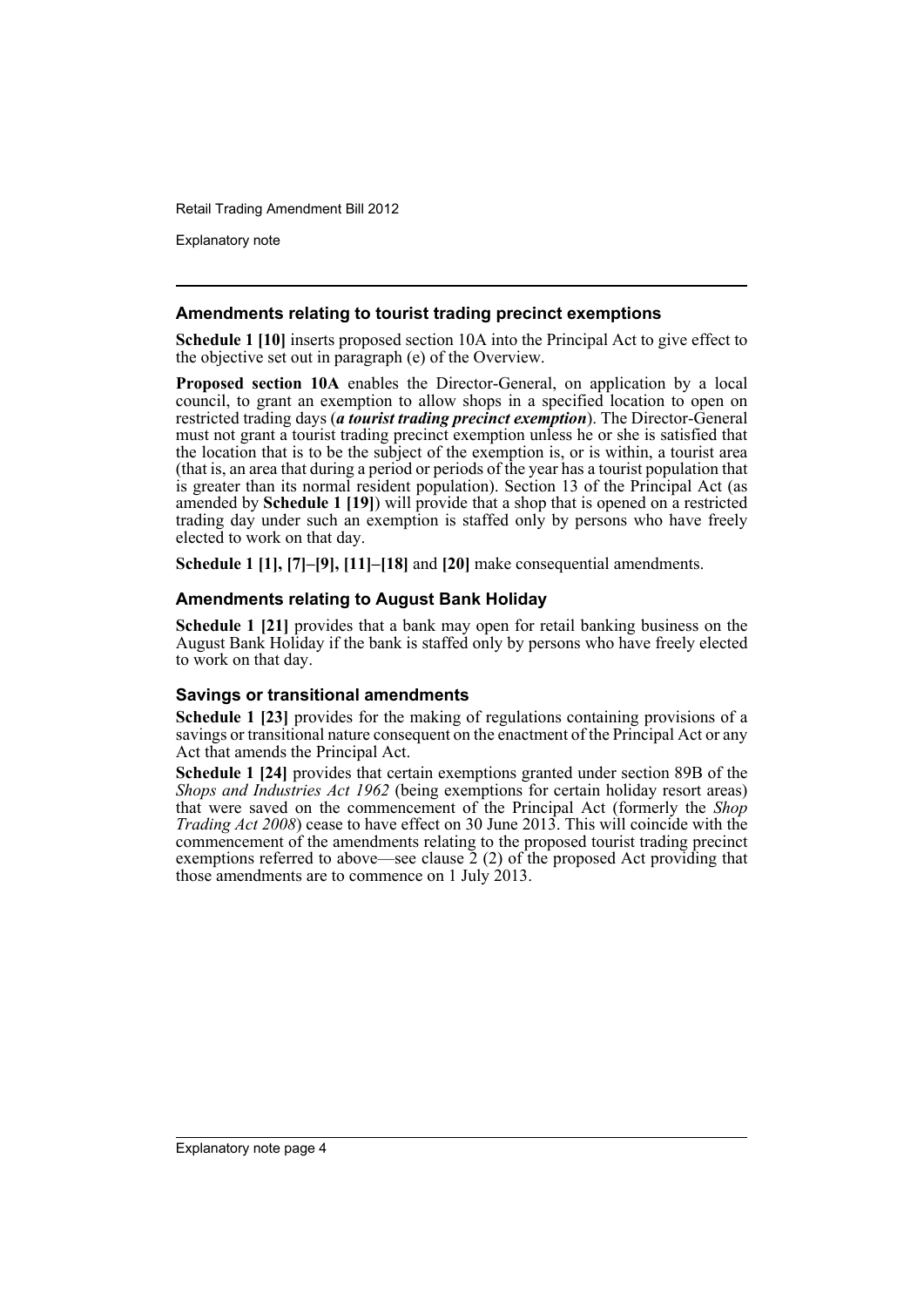First print



New South Wales

# **Retail Trading Amendment Bill 2012**

# **Contents**

|                                                       | Page |
|-------------------------------------------------------|------|
| Name of Act                                           |      |
| 2 Commencement                                        |      |
| Schedule 1 Amendment of Retail Trading Act 2008 No 49 |      |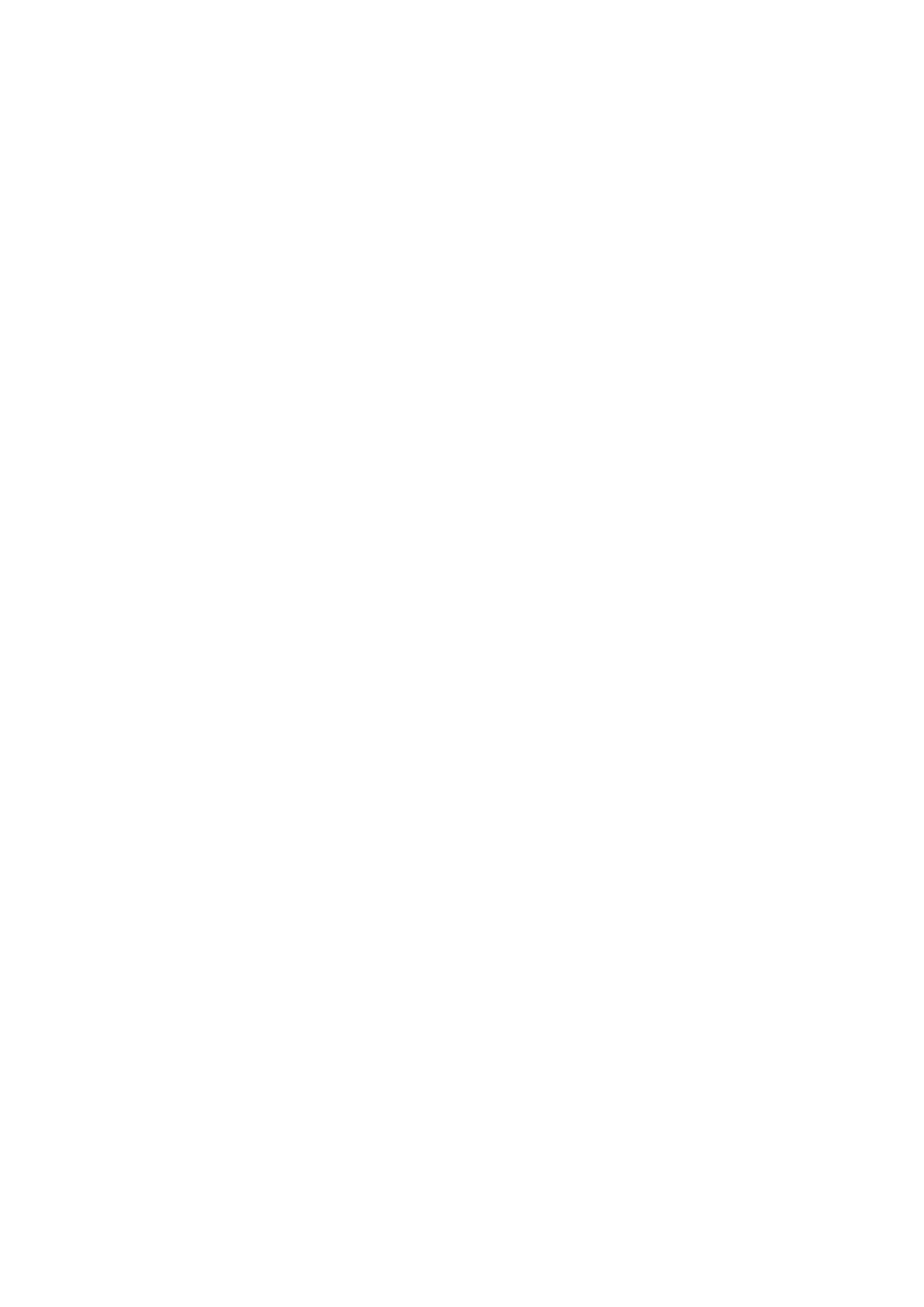

New South Wales

# **Retail Trading Amendment Bill 2012**

No , 2012

#### **A Bill for**

An Act to amend the *Retail Trading Act 2008* to make further provision with respect to the regulation of shop opening hours, restricted trading days and bank trading days; and for other purposes.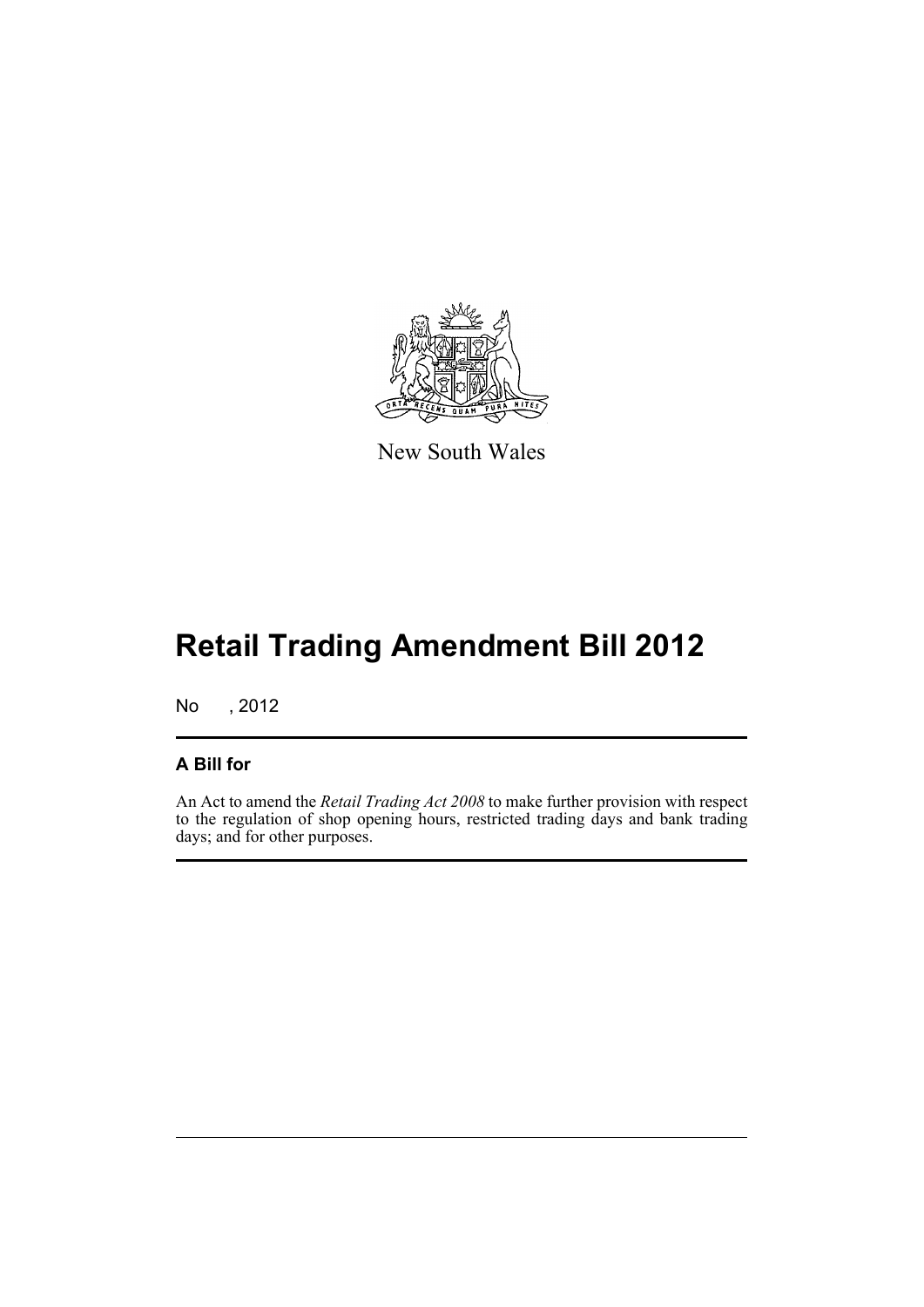<span id="page-7-1"></span><span id="page-7-0"></span>

|     | The Legislature of New South Wales enacts:                                                     |                |
|-----|------------------------------------------------------------------------------------------------|----------------|
|     | Name of Act                                                                                    | $\overline{2}$ |
|     | This Act is the <i>Retail Trading Amendment Act 2012</i> .                                     | 3              |
|     | <b>Commencement</b>                                                                            | $\overline{4}$ |
| (1) | Except as provided by subsection (2), this Act commences on the date<br>of assent to this Act. | 5<br>6         |
| (2) | Schedule 1 [1], [7]-[18] and [20] commence on 1 July 2013.                                     | 7              |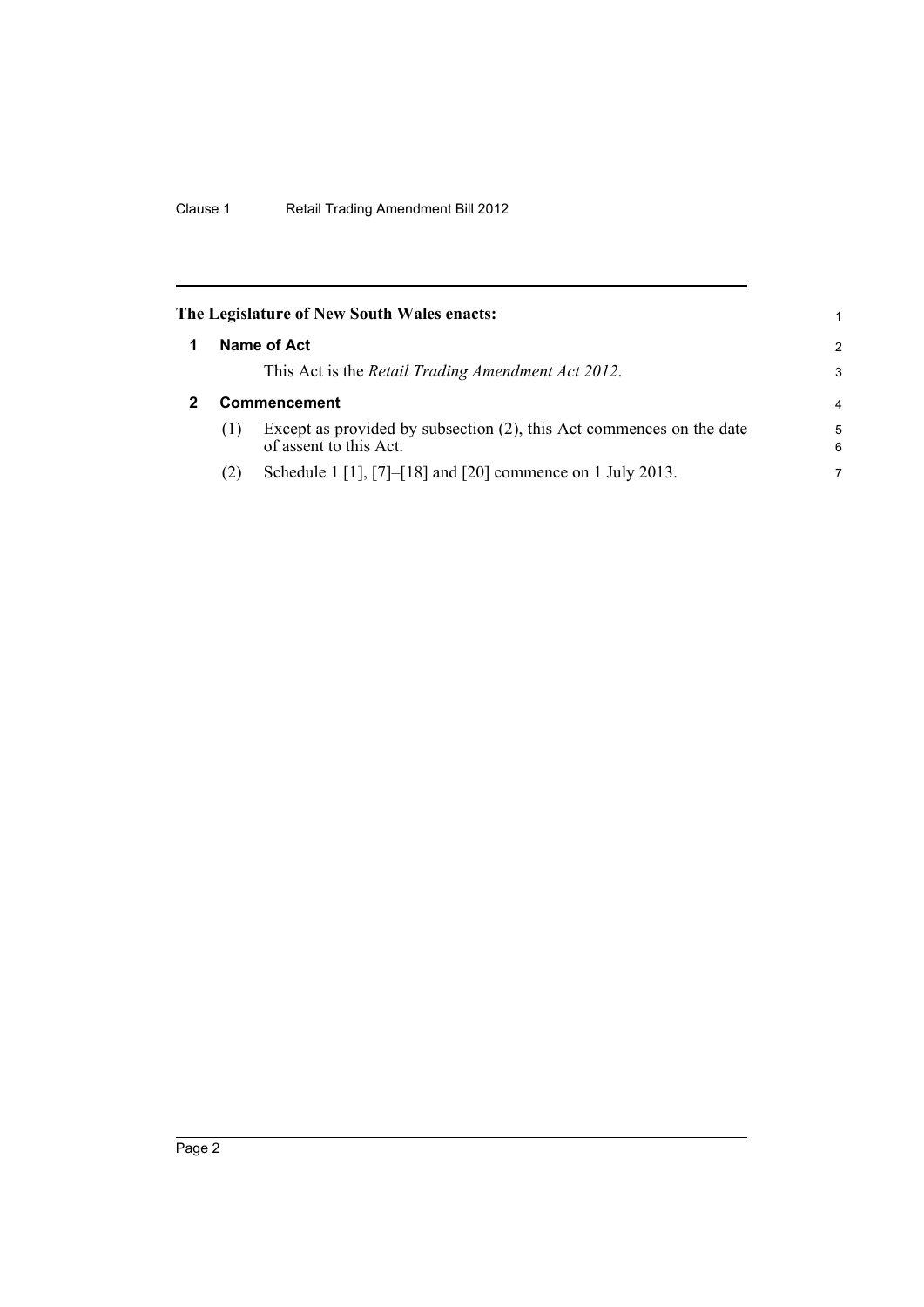<span id="page-8-0"></span>

|     | <b>Schedule 1</b> |                   |                              | <b>Amendment of Retail Trading Act 2008</b><br><b>No 49</b>                                                                                                                                                                                         | 1<br>$\overline{2}$  |
|-----|-------------------|-------------------|------------------------------|-----------------------------------------------------------------------------------------------------------------------------------------------------------------------------------------------------------------------------------------------------|----------------------|
| [1] |                   |                   | <b>Section 3 Definitions</b> |                                                                                                                                                                                                                                                     | 3                    |
|     |                   |                   |                              | Insert in alphabetical order in section $3(1)$ :                                                                                                                                                                                                    | 4                    |
|     |                   |                   |                              | shop exemption—see section 10.                                                                                                                                                                                                                      | 5                    |
|     |                   |                   |                              | <i>tourist trading precinct exemption—see section 10A.</i>                                                                                                                                                                                          | 6                    |
| [2] |                   | <b>Section 3A</b> |                              |                                                                                                                                                                                                                                                     | $\overline{7}$       |
|     |                   |                   | Insert after section 3:      |                                                                                                                                                                                                                                                     | 8                    |
|     | 3A                |                   |                              | Meaning of "freely elected to work"                                                                                                                                                                                                                 | 9                    |
|     |                   |                   |                              | For the purposes of this Act, a person:                                                                                                                                                                                                             | 10                   |
|     |                   |                   | (a)                          | has not freely elected to work at a shop or a bank on a day<br>if the person has been coerced, harassed, threatened or<br>intimidated to work on that day by or on behalf of the<br>occupier of the shop or the bank, and                           | 11<br>12<br>13<br>14 |
|     |                   |                   | (b)                          | is not taken to have freely elected to work on a day merely<br>because the person is rostered, or required by the terms of<br>an industrial instrument, to work on that day.                                                                        | 15<br>16<br>17       |
| [3] |                   |                   |                              | Section 4 Shops to be closed on restricted trading days                                                                                                                                                                                             | 18                   |
|     |                   |                   | Omit section 4 (3).          |                                                                                                                                                                                                                                                     | 19                   |
| [4] |                   |                   |                              | Section 7 Businesses of certain kinds exempt from trading restrictions                                                                                                                                                                              | 20                   |
|     |                   |                   |                              | Omit section $7(2)$ – $(4)$ . Insert instead:                                                                                                                                                                                                       | 21                   |
|     |                   | (2)               |                              | An exemption under this section is subject to the condition that,<br>on a restricted trading day, the exempted shop is staffed only by<br>persons who have freely elected to work on that day. This<br>subsection has effect despite any other law. | 22<br>23<br>24<br>25 |
| [5] |                   |                   | Sections 8, 8A and 8B        |                                                                                                                                                                                                                                                     | 26                   |
|     |                   |                   |                              | Omit section 8. Insert instead:                                                                                                                                                                                                                     | 27                   |
|     | 8                 |                   |                              | <b>Exemption based on size of workforce</b>                                                                                                                                                                                                         | 28                   |
|     |                   | (1)               |                              | <b>Small shops</b>                                                                                                                                                                                                                                  | 29                   |
|     |                   |                   |                              | A shop is exempted from a requirement under this Act to be kept<br>closed on a restricted trading day if:                                                                                                                                           | 30<br>31             |
|     |                   |                   | (a)                          | the number of persons employed and working in a business<br>carried on in the shop on the restricted trading day                                                                                                                                    | 32<br>33             |
|     |                   |                   |                              |                                                                                                                                                                                                                                                     |                      |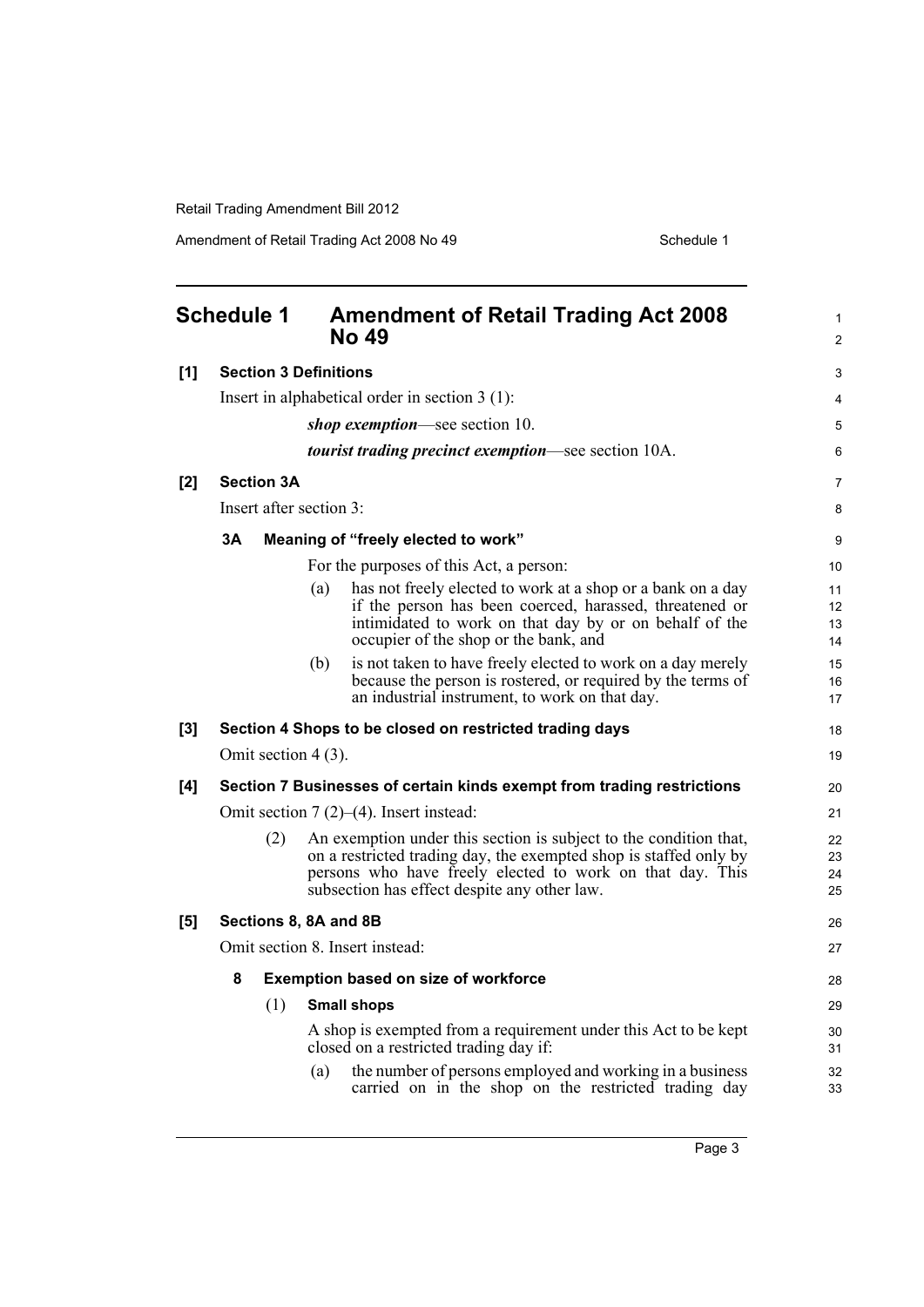(whether for the full day or a part of the day) is less than 5, and

(b) at any time within the period of 7 days before that restricted trading day, the number of persons employed by the occupier of the shop and working in any business carried on in shops of any kind in the State is less than 5.

#### (2) **Medium sized shops**

A shop (other than a shop to which subsection (1) applies) is exempted from a requirement under this Act to be kept closed on a restricted trading day if:

- (a) the number of persons employed and working in a business carried on in the shop on the restricted trading day (whether for the full day or a part of the day) does not exceed 20, and
- (b) at any time within the period of 7 days before that restricted trading day, the number of persons employed by the occupier of the shop and working in any business carried on in shops of any kind in the State does not exceed 100.
- (3) The number of persons employed for the purposes of subsections  $(1)$  (b) and  $(2)$  (b):
	- (a) if the occupier of the shop is a body corporate, is to include the persons:
		- (i) employed in shops of any kind in the State by a body corporate that is related to that body corporate (within the meaning of the *Corporations Act 2001* of the Commonwealth), and
		- (ii) working in any business carried on in those shops, and
	- (b) is to be calculated by dividing the total number of the hours worked by all persons employed and working in the business carried on in those shops during the relevant period by 38.
- (4) An exemption under subsection (2) is subject to the condition that, on a restricted trading day, the exempted shop is staffed only by persons who have freely elected to work on that day. This subsection has effect despite any other law.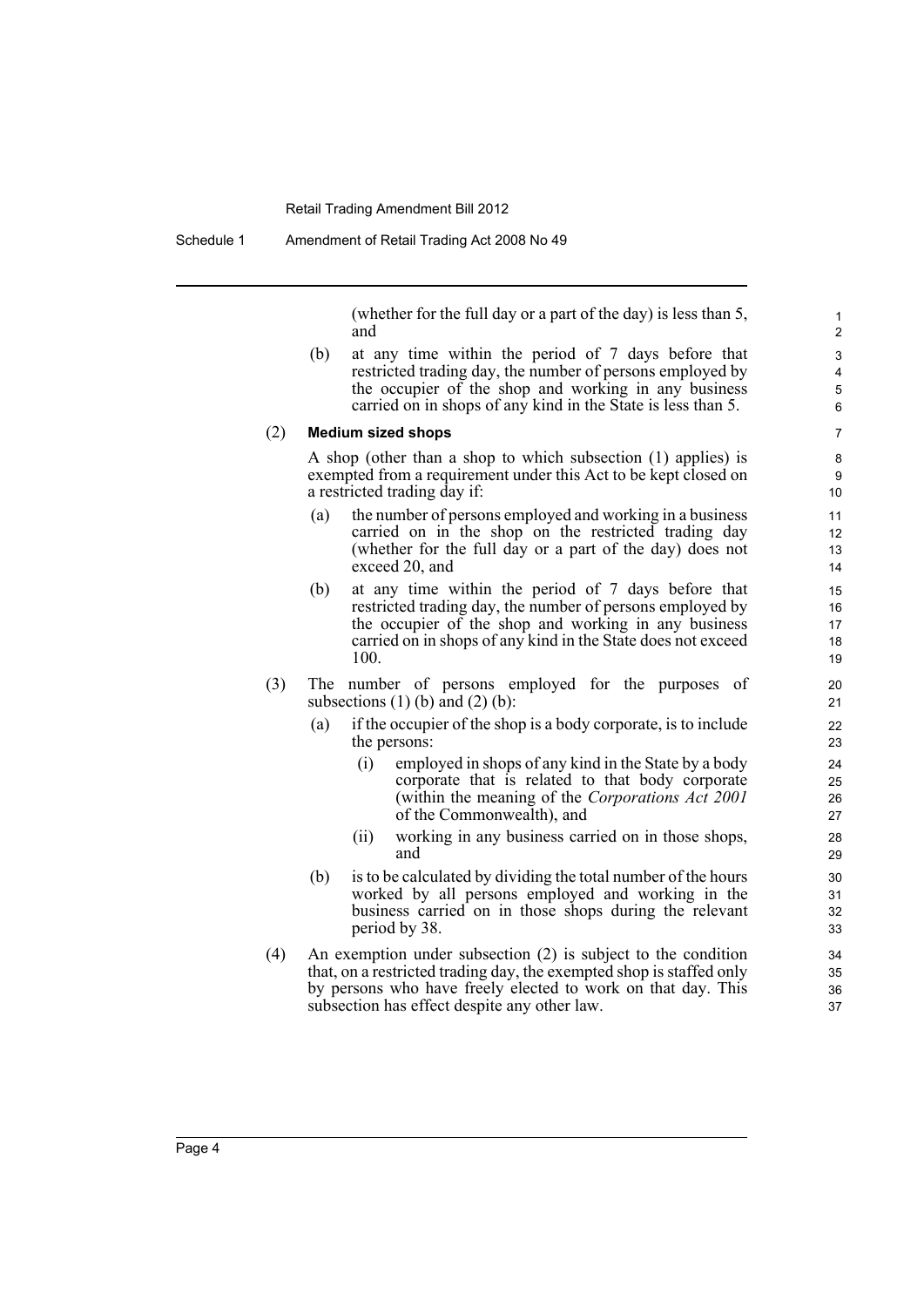|     | <b>8A</b>                          |                       | Exemption for receiving, unpacking or preparing goods for sale<br>after restricted trading day                                                                                                                                                                                                                                      | 1<br>$\overline{2}$                |
|-----|------------------------------------|-----------------------|-------------------------------------------------------------------------------------------------------------------------------------------------------------------------------------------------------------------------------------------------------------------------------------------------------------------------------------|------------------------------------|
|     |                                    | (1)                   | A shop is exempted from a requirement under this Act to be kept<br>closed on a restricted trading day if the only business activities<br>carried on at the shop during the restricted trading day are the<br>reception, unpacking or preparation of goods for sale at the shop<br>after the conclusion of a restricted trading day. | 3<br>4<br>5<br>6<br>$\overline{7}$ |
|     |                                    | (2)                   | An exemption under this section is subject to the condition that,<br>on a restricted trading day, the exempted shop is staffed only by<br>persons who have freely elected to work on that day. This<br>subsection has effect despite any other law.                                                                                 | 8<br>9<br>10<br>11                 |
|     | 8Β                                 |                       | <b>Exemption from Boxing Day trading restrictions</b>                                                                                                                                                                                                                                                                               | 12                                 |
|     |                                    | (1)                   | A shop is exempted from a requirement under this Act to be kept<br>closed on Boxing Day, subject to the condition that, on Boxing<br>Day, the exempted shop is staffed only by persons who have<br>freely elected to work on that day.                                                                                              | 13<br>14<br>15<br>16               |
|     |                                    | (2)                   | This section has effect despite any other law.                                                                                                                                                                                                                                                                                      | 17                                 |
| [6] |                                    | <b>Section 9A</b>     |                                                                                                                                                                                                                                                                                                                                     | 18                                 |
|     |                                    |                       | Insert after section 9:                                                                                                                                                                                                                                                                                                             | 19                                 |
|     | <b>9A</b>                          |                       | Offence-failure to comply with exemption condition                                                                                                                                                                                                                                                                                  | 20                                 |
|     |                                    |                       | An occupier of a shop must not fail to comply with a condition of<br>an exemption imposed under this Division.                                                                                                                                                                                                                      | 21<br>22                           |
|     |                                    |                       | Maximum penalty: 50 penalty units.                                                                                                                                                                                                                                                                                                  | 23                                 |
| [7] |                                    |                       | Section 10 Director-General may exempt shops from trading restrictions                                                                                                                                                                                                                                                              | 24                                 |
|     |                                    |                       | Insert "(a shop exemption)" after "closed" in section 10 (1).                                                                                                                                                                                                                                                                       | 25                                 |
| [8] |                                    | <b>Section 10 (3)</b> |                                                                                                                                                                                                                                                                                                                                     | 26                                 |
|     |                                    |                       | Omit "an exemption under this Division".                                                                                                                                                                                                                                                                                            | 27                                 |
|     |                                    |                       | Insert instead "a shop exemption".                                                                                                                                                                                                                                                                                                  | 28                                 |
| [9] |                                    |                       | Section 10 (4), (5) and (7)                                                                                                                                                                                                                                                                                                         | 29                                 |
|     |                                    |                       | Omit "An exemption" wherever occurring.                                                                                                                                                                                                                                                                                             | 30                                 |
|     | Insert instead "A shop exemption". |                       |                                                                                                                                                                                                                                                                                                                                     |                                    |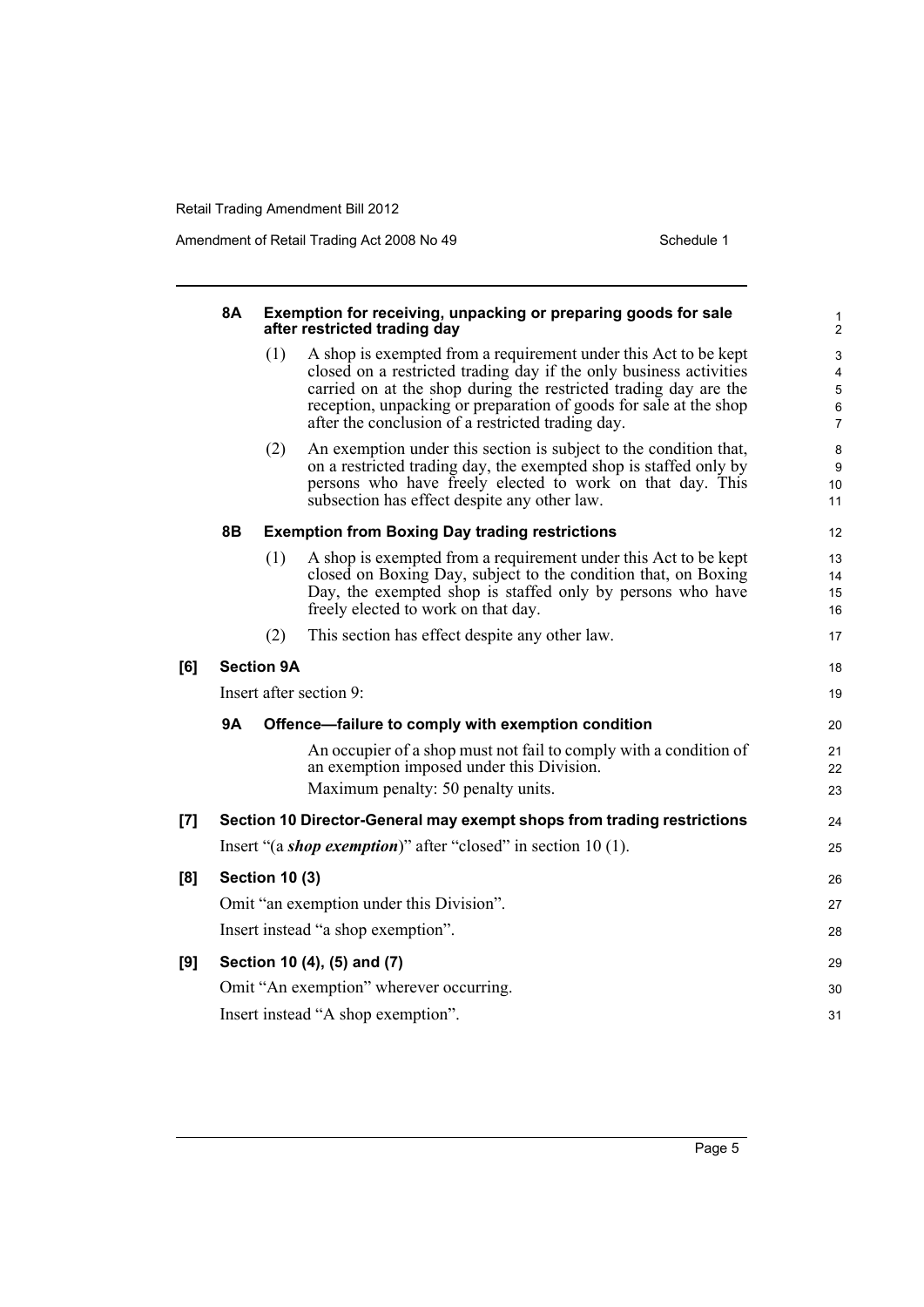Schedule 1 Amendment of Retail Trading Act 2008 No 49

| $[10]$ |            | <b>Section 10A</b> |                                                                                                                                                                                                                                                                                                                                                                             | $\mathbf{1}$                    |
|--------|------------|--------------------|-----------------------------------------------------------------------------------------------------------------------------------------------------------------------------------------------------------------------------------------------------------------------------------------------------------------------------------------------------------------------------|---------------------------------|
|        |            |                    | Insert after section 10:                                                                                                                                                                                                                                                                                                                                                    | $\overline{2}$                  |
|        | <b>10A</b> |                    | Director-General may exempt shops in a tourist trading precinct<br>from trading restrictions                                                                                                                                                                                                                                                                                | 3<br>$\overline{4}$             |
|        |            | (1)                | The Director-General may by order, on application by a local<br>council, exempt the shops in a specified location from a<br>requirement under this Act to be kept closed (a tourist trading<br><i>precinct exemption</i> ).                                                                                                                                                 | 5<br>6<br>7<br>8                |
|        |            | (2)                | The Director-General must not grant a tourist trading precinct<br>exemption unless the Director-General is satisfied that the<br>location that is to be the subject of the exemption is, or is within,<br>a tourist area (that is, an area that during a period or periods of the<br>year has a tourist population that is greater than its normal<br>resident population). | 9<br>10<br>11<br>12<br>13<br>14 |
|        |            | (3)                | Before granting a tourist trading precinct exemption, the<br>Director-General is to have regard to such matters as may be<br>prescribed by the regulations for the purposes of this section.                                                                                                                                                                                | 15<br>16<br>17                  |
|        |            | (4)                | A tourist trading precinct exemption may:<br>apply in respect of one or more specified restricted trading<br>(a)<br>days or all restricted trading days, or<br>apply in respect of specified times on a restricted trading<br>(b)<br>day.                                                                                                                                   | 18<br>19<br>20<br>21<br>22      |
|        |            | (5)                | A tourist trading precinct exemption has effect for the period, not<br>exceeding 5 years, specified by the Director-General in the order.                                                                                                                                                                                                                                   | 23<br>24                        |
|        |            | (6)                | The period of the exemption may not be extended by an<br>amendment to the order.                                                                                                                                                                                                                                                                                            | 25<br>26                        |
|        |            | (7)                | A tourist trading precinct exemption may be subject to<br>conditions.                                                                                                                                                                                                                                                                                                       | 27<br>28                        |
| $[11]$ |            |                    | <b>Section 11 Applications for exemptions</b>                                                                                                                                                                                                                                                                                                                               | 29                              |
|        |            |                    | Insert "(in the case of a shop exemption)" after "sought" in section $11(1)(b)$ .                                                                                                                                                                                                                                                                                           | 30                              |
| $[12]$ |            |                    | Section 11 (1) (b1)                                                                                                                                                                                                                                                                                                                                                         | 31                              |
|        |            |                    | Insert after section 11 $(1)$ $(b)$ :                                                                                                                                                                                                                                                                                                                                       | 32                              |
|        |            |                    | made at least 3 months (or such other period as may be<br>(b1)<br>prescribed by the regulations) before the first day for<br>which the exemption is sought (in the case of a tourist<br>trading precinct exemption), and                                                                                                                                                    | 33<br>34<br>35<br>36            |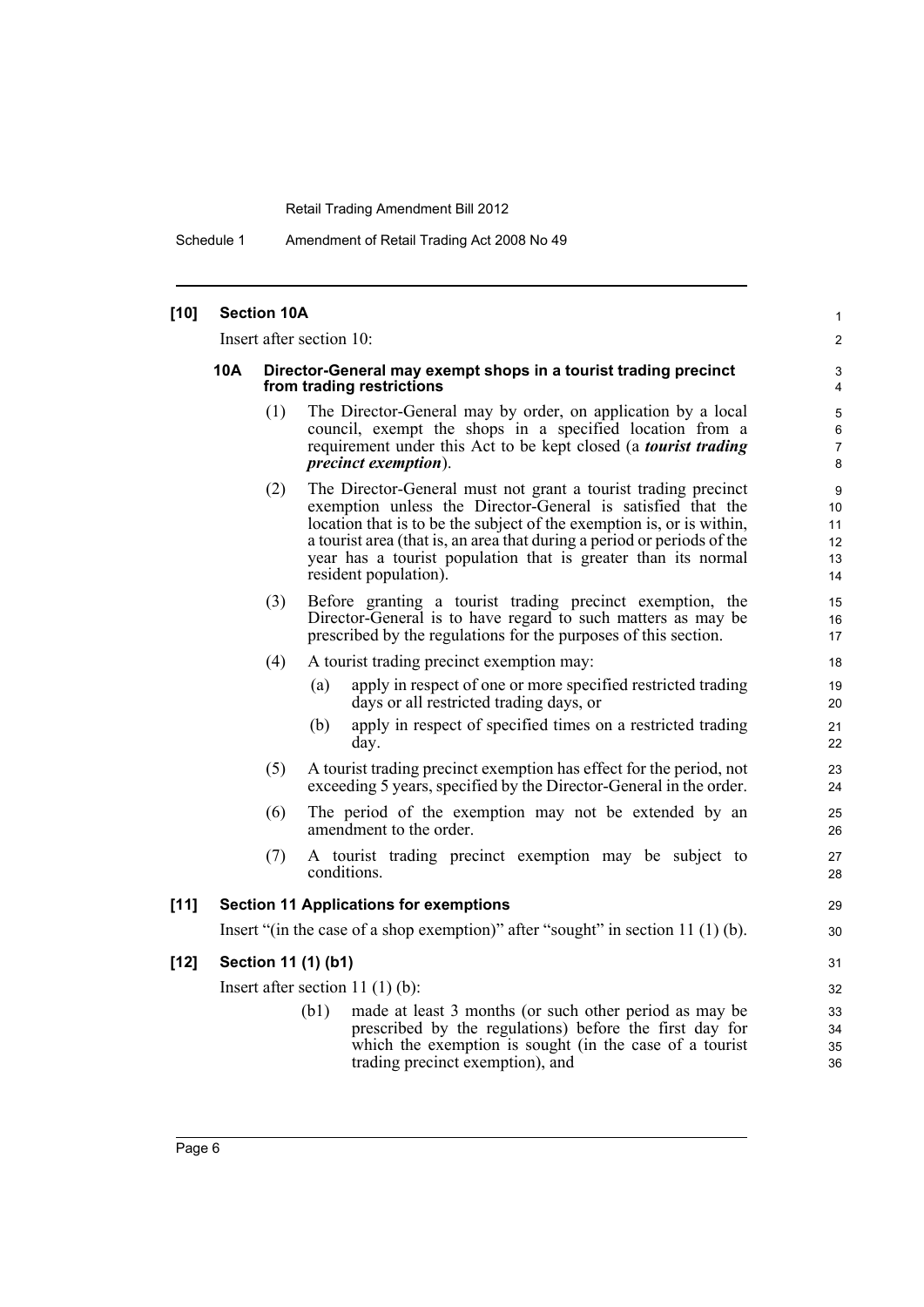| $[13]$ | <b>Section 11 (2)</b>  |                                                                                                                                                                                                                                                                                                                                                                                                                                                                                        | 1                                            |
|--------|------------------------|----------------------------------------------------------------------------------------------------------------------------------------------------------------------------------------------------------------------------------------------------------------------------------------------------------------------------------------------------------------------------------------------------------------------------------------------------------------------------------------|----------------------------------------------|
|        |                        | Insert "for a shop exemption" after "application".                                                                                                                                                                                                                                                                                                                                                                                                                                     | 2                                            |
| $[14]$ |                        | Section 11A Publication of orders and reasons for decisions                                                                                                                                                                                                                                                                                                                                                                                                                            | 3                                            |
|        |                        | Insert "(including any conditions to which the exemption is subject)" after<br>"granting an exemption" in section $11A(1)$ .                                                                                                                                                                                                                                                                                                                                                           | 4<br>5                                       |
| $[15]$ |                        | Section 11B Deemed refusal of application                                                                                                                                                                                                                                                                                                                                                                                                                                              | 6                                            |
|        |                        | Omit "an exemption". Insert instead "a shop exemption".                                                                                                                                                                                                                                                                                                                                                                                                                                | $\overline{7}$                               |
| $[16]$ | <b>Section 11B (2)</b> |                                                                                                                                                                                                                                                                                                                                                                                                                                                                                        | 8                                            |
|        |                        | Insert at the end of section 11B:                                                                                                                                                                                                                                                                                                                                                                                                                                                      | 9                                            |
|        | (2)                    | If the Director-General has not determined an application for a<br>tourist trading precinct exemption within 3 months (or such other<br>period as the regulations may provide) after the application was<br>made to the Director-General (or such longer period as the<br>Director-General determines with the consent in writing of the<br>applicant), the Director-General is taken, for the purposes of<br>section 12, to have made a decision to refuse to grant the<br>exemption. | 10<br>11<br>12<br>13<br>14<br>15<br>16<br>17 |
| $[17]$ |                        | Section 11C Application of Division to applications for amendment or<br>revocation of exemption orders                                                                                                                                                                                                                                                                                                                                                                                 | 18<br>19                                     |
|        |                        | Omit "an exemption" from section $11C(1)$ .                                                                                                                                                                                                                                                                                                                                                                                                                                            | 20                                           |
|        |                        | Insert instead "a shop exemption".                                                                                                                                                                                                                                                                                                                                                                                                                                                     | 21                                           |
| $[18]$ | Section 11C (1A)       |                                                                                                                                                                                                                                                                                                                                                                                                                                                                                        | 22                                           |
|        |                        | Insert after section $11C(1)$ :                                                                                                                                                                                                                                                                                                                                                                                                                                                        | 23                                           |
|        | (1A)                   | A local council that has been granted a tourist trading precinct<br>exemption under this Division may apply for the amendment or<br>revocation of the exemption order.                                                                                                                                                                                                                                                                                                                 | 24<br>25<br>26                               |
| $[19]$ |                        | Section 13 Staffing on restricted trading days                                                                                                                                                                                                                                                                                                                                                                                                                                         | 27                                           |
|        |                        | Omit section 13 (1) and (2). Insert instead:                                                                                                                                                                                                                                                                                                                                                                                                                                           | 28                                           |
|        | (1)                    | An exemption granted by the Director-General under this Part is<br>subject to the condition that each exempted shop that is opened<br>on a restricted trading day to which the exemption applies is<br>staffed only by persons who have freely elected to work on that<br>day.                                                                                                                                                                                                         | 29<br>30<br>31<br>32<br>33                   |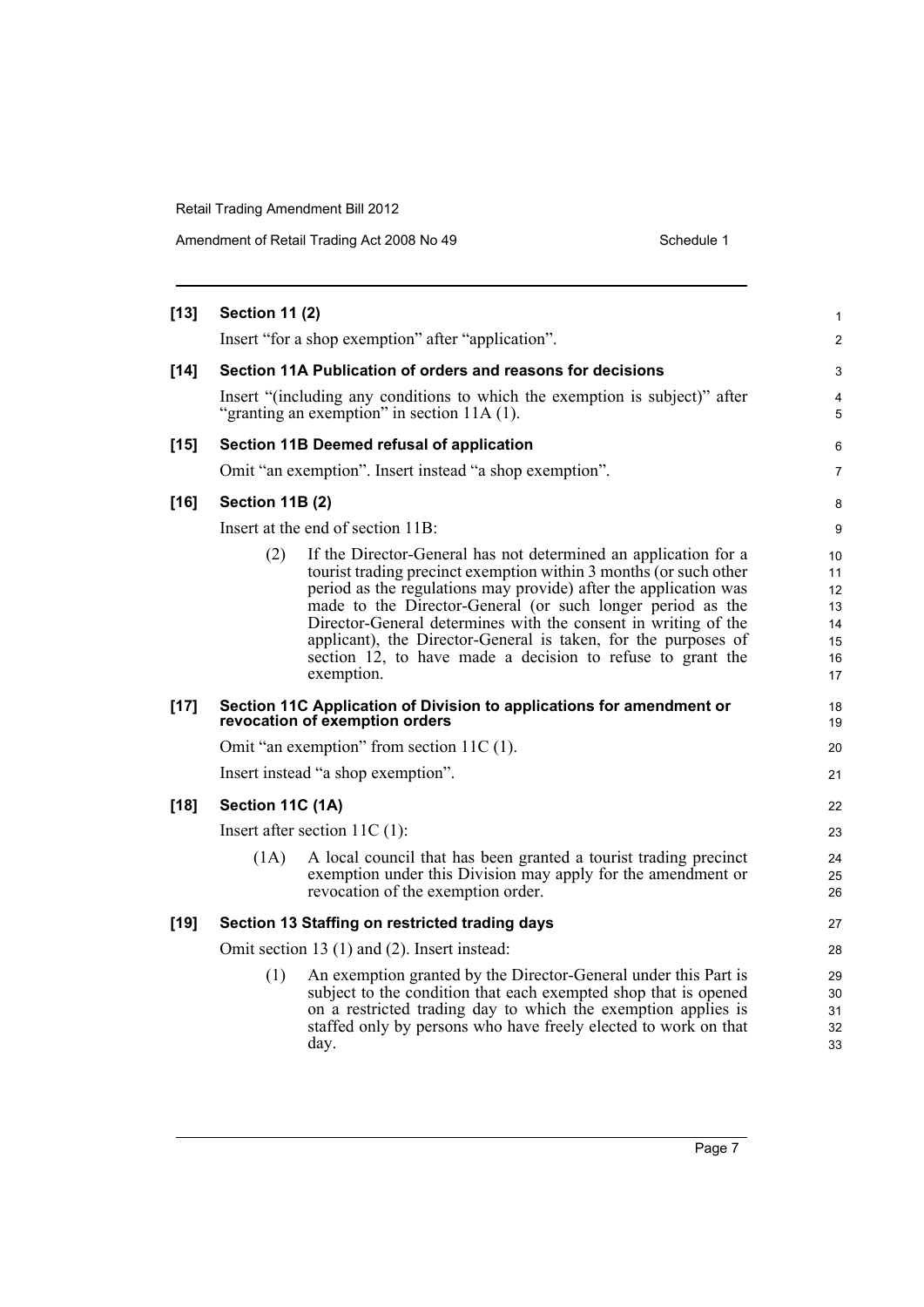Schedule 1 Amendment of Retail Trading Act 2008 No 49

| $[20]$ |                     | Section 14 Offence-failure to comply with exemption condition                                                                                                                                                                                                           | 1                                 |
|--------|---------------------|-------------------------------------------------------------------------------------------------------------------------------------------------------------------------------------------------------------------------------------------------------------------------|-----------------------------------|
|        |                     | Omit "An occupier of a shop must not fail to comply with a condition of an<br>exemption imposed under this Division".                                                                                                                                                   | $\overline{2}$<br>3               |
|        |                     | Insert instead "An occupier of a shop that is opened on a restricted trading day<br>to which a shop exemption or tourist trading precinct exemption applies must<br>not fail to comply with a condition of the exemption".                                              | $\overline{\mathbf{4}}$<br>5<br>6 |
| $[21]$ | <b>Section 14CA</b> |                                                                                                                                                                                                                                                                         | 7                                 |
|        |                     | Insert after section 14C:                                                                                                                                                                                                                                               | 8                                 |
|        | <b>14CA</b>         | <b>Exemption for Bank Holiday</b>                                                                                                                                                                                                                                       | 9                                 |
|        |                     | (1)<br>Despite section 14C, a bank may open for retail banking business<br>on Bank Holiday, subject to the condition that it is staffed only by<br>persons who have freely elected to work on that day.                                                                 | 10<br>11<br>12                    |
|        |                     | Subsection (1) has effect despite any other law.<br>(2)                                                                                                                                                                                                                 | 13                                |
|        |                     | (3)<br>A bank to which this section applies must not fail to comply with<br>the condition specified in subsection $(1)$ .                                                                                                                                               | 14<br>15                          |
|        |                     | Maximum penalty: 50 penalty units.                                                                                                                                                                                                                                      | 16                                |
| $[22]$ |                     | Section 14F Staffing on bank close days                                                                                                                                                                                                                                 | 17                                |
|        |                     | Omit section $14F(1)$ and $(2)$ . Insert instead:                                                                                                                                                                                                                       | 18                                |
|        |                     | Any approval granted by the Director-General under this Part is<br>(1)<br>subject to the condition that, on a bank close day, the bank<br>authorised to open in accordance with the approval is staffed only<br>by persons who have freely elected to work on that day. | 19<br>20<br>21<br>22              |
| $[23]$ |                     | Schedule 2 Savings, transitional and other provisions                                                                                                                                                                                                                   | 23                                |
|        |                     | Omit clause 1 of the Schedule. Insert instead:                                                                                                                                                                                                                          | 24                                |
|        | 1                   | <b>Regulations</b>                                                                                                                                                                                                                                                      | 25                                |
|        |                     | The regulations may contain provisions of a savings or<br>(1)<br>transitional nature consequent on the enactment of this Act or any<br>Act that amends this Act.                                                                                                        | 26<br>27<br>28                    |
|        |                     | Any such provision may, if the regulations so provide, take effect<br>(2)<br>from the date of assent to the Act concerned or a later date.                                                                                                                              | 29<br>30                          |